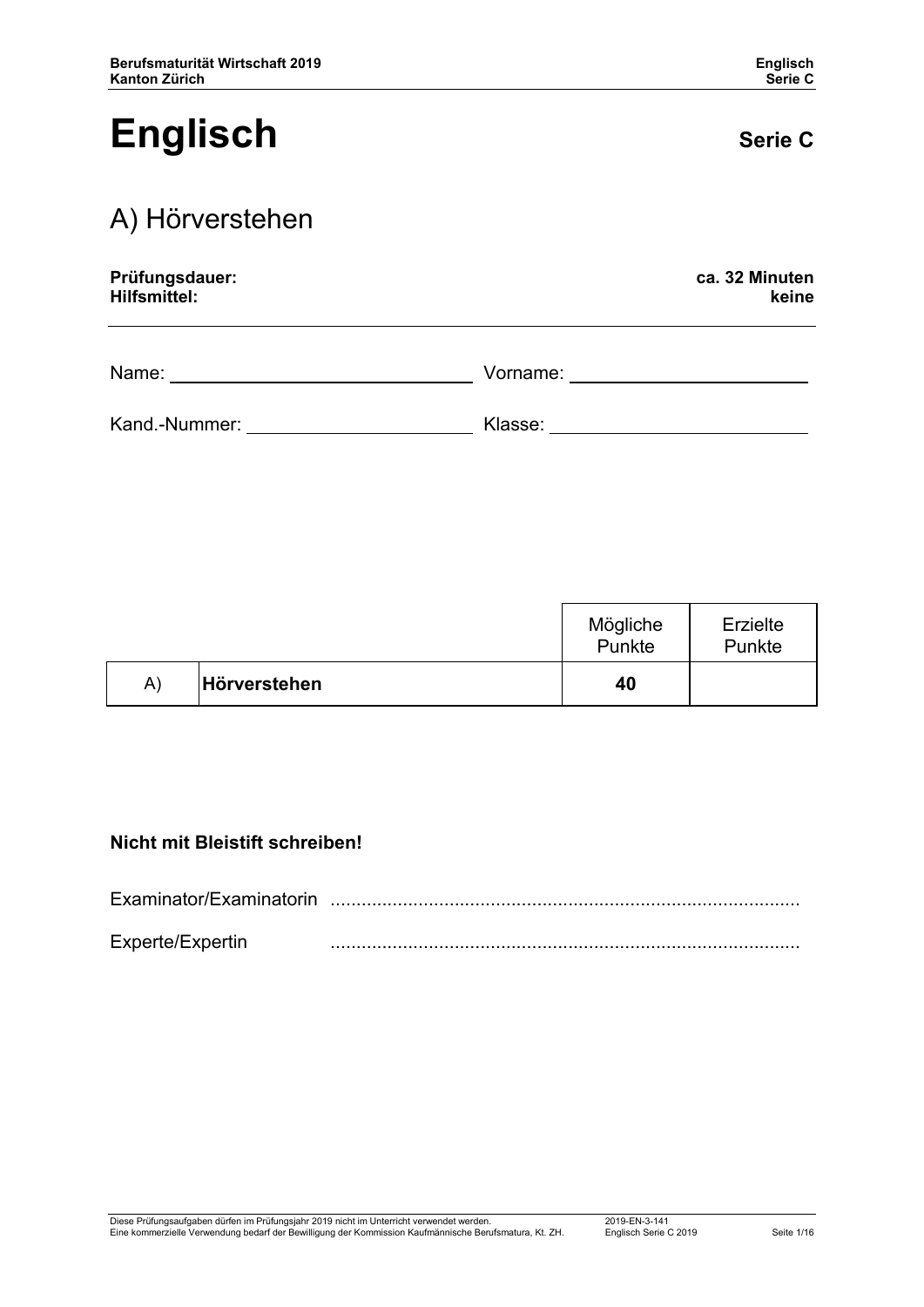#### **LISTENING COMPREHENSION**

**TASK 1 10 POINTS**

### **STUDENT EXCHANGE PROGRAMME**

*In the first part of the test you will hear the headteacher of a school talking to a group of parents about an international student exchange programme.*

*As you listen, fill in the gaps 1-10 in the notes below with one to three words.*

The school's exchange programme is called (1) The school's exchange programme is called (1) Children should start getting in touch with their future (2) \_\_\_\_\_\_\_\_\_\_\_\_\_\_\_\_\_\_\_\_\_ a year in advance. Knowing something about their (3) \_\_\_\_\_\_\_\_\_\_\_\_\_\_\_\_\_\_\_\_\_\_\_\_\_\_\_\_before leaving will make their exchange more successful. The programme is not only intended for students who enjoy using  $(4)$ Apart from France and Germany, the school has also sent pupils to  $(5)$   $\qquad \qquad \ldots$ Some students suffer from problems such as homesickness and (6) \_\_\_\_\_\_\_\_\_\_\_\_\_\_\_\_ To help students who have problems, a qualified (7) To help students who have problems, a qualified (7) available. Children only (8) Children only (8) Children only (8) Children only (8) Children only (8) Local visits are described as being (9) **Local visits are described as being (9)** Local and also educationally valuable. Students enjoy visiting (10) \_\_\_\_\_\_\_\_\_\_\_\_\_\_\_\_\_\_\_\_\_\_\_\_\_\_\_\_ parks most of all.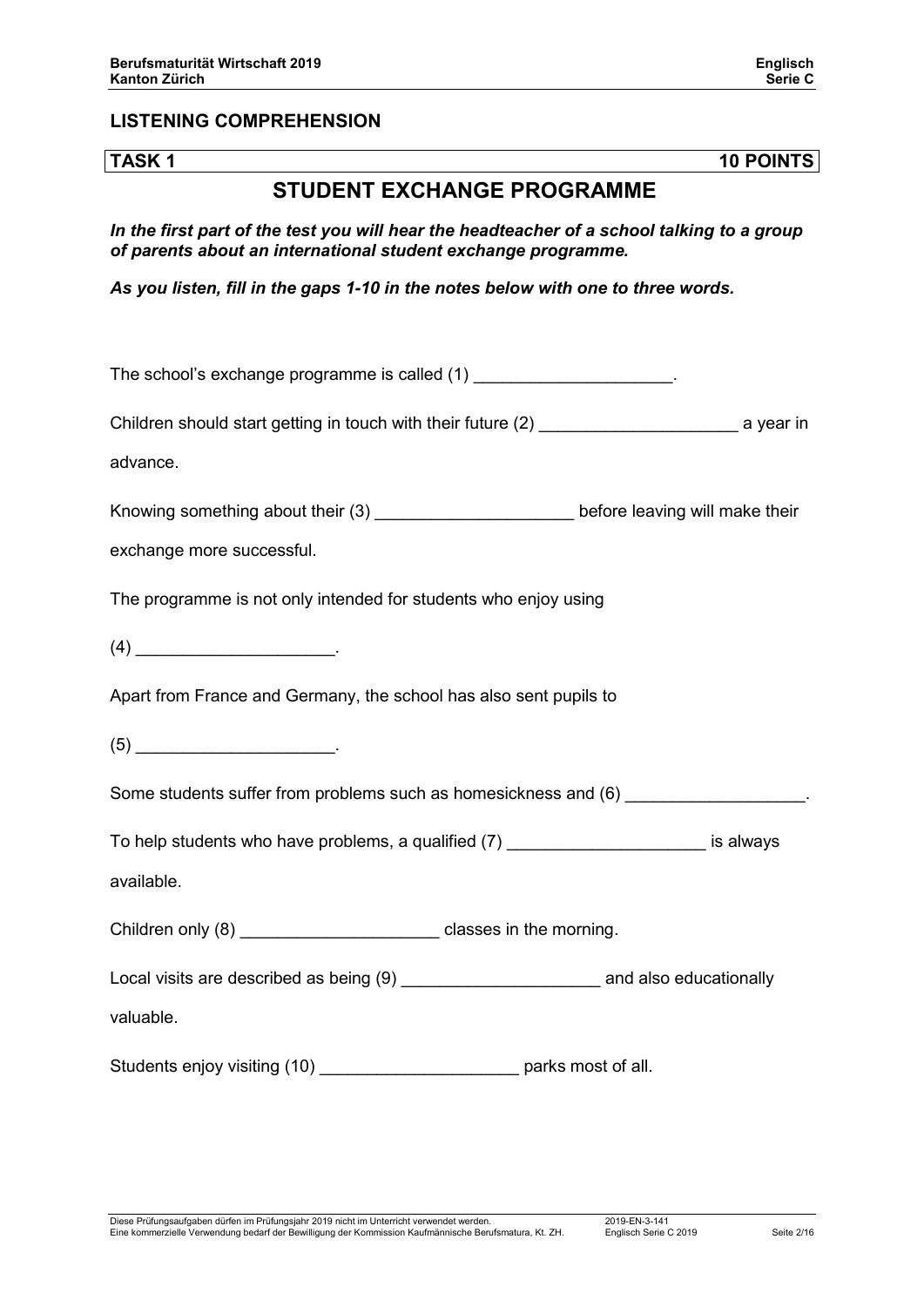#### **TASK 2 16 POINTS**

### **INTERVIEW WITH A NOVELIST**

**In the second part of the test you will hear an interview with a well-known novelist and biographer.**

**For questions 1-8, mark the best answer, A, B, or C.** 

- **1. How does Frank Thompson feel about his first novel?**
- **<sup>A</sup>** It isn't really worth reading.
- **B** He is proud of the writing style.
- **<sup>C</sup>** He is sad that he could never write anything like it again.

#### **2. What was Frank's reaction to one very bad review of his second novel?**

- **<sup>A</sup>** He thought the review was written in a clever and amusing style.
- **<sup>B</sup>** He was surprised because he had known the critic for a long time.
- **<sup>C</sup>** He thought the review criticised the wrong aspects.

#### **3. What value does Frank see in book reviews now?**

- **<sup>A</sup>** They are necessary to make sure only the most committed people keep writing.
- **<sup>B</sup>** After many years they help writers to get better.
- **<sup>C</sup>** They encourage people to write more novels.

#### **4. Frank thinks that if a writer uses people he knows well in a book, …**

- **<sup>A</sup>** those characters will be very realistic.
- **B** he will have to change them in some way.
- **<sup>C</sup>** readers will find the dialogue very natural.

#### **5. Frank believes that some modern novels…**

- **<sup>A</sup>** don't have enough imagination.
- **<sup>B</sup>** should analyse the characters in more detail.
- **<sup>C</sup>** are much too violent.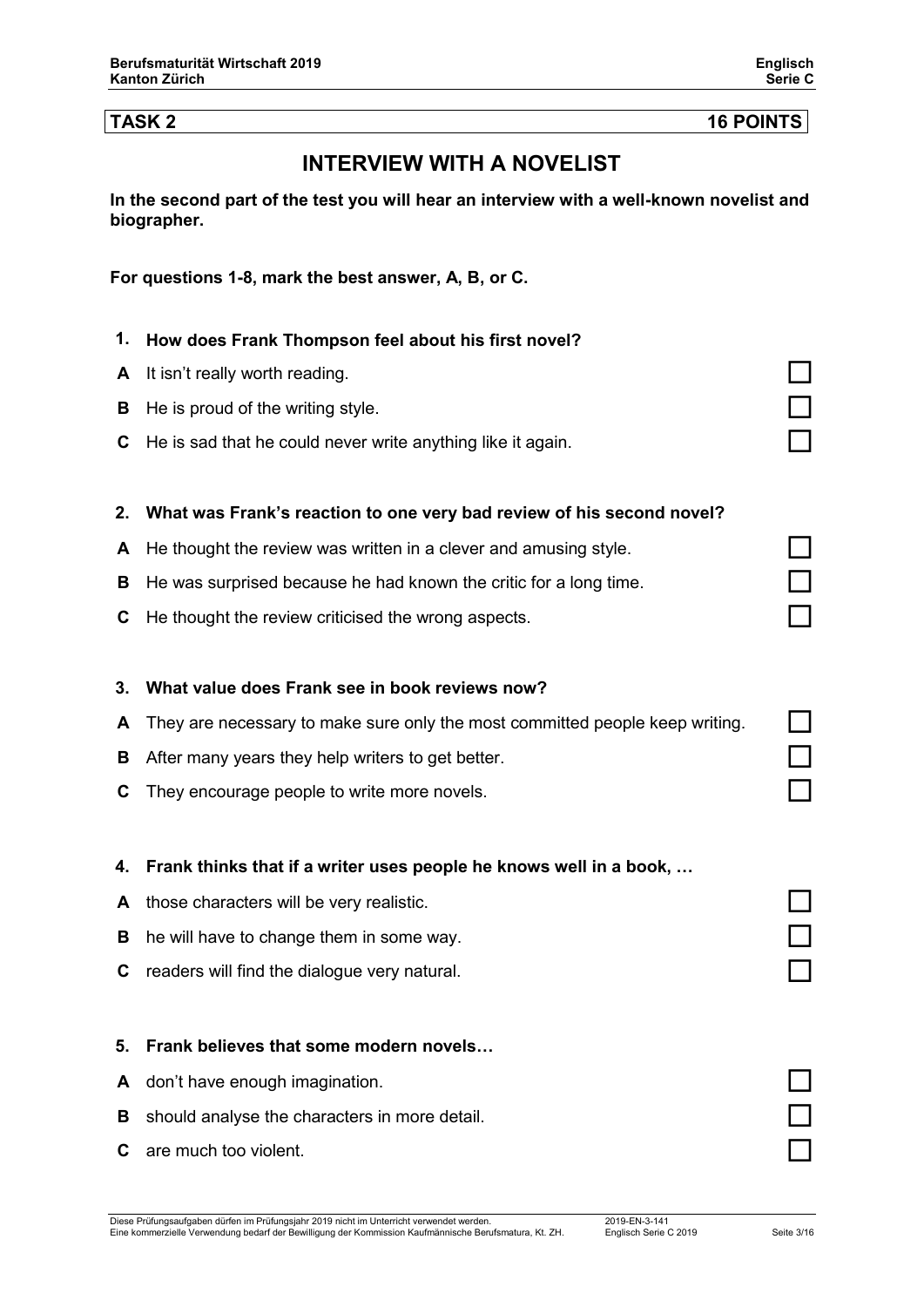|    | 6. What does Frank see as the main thing a novel should give the reader? |  |
|----|--------------------------------------------------------------------------|--|
| A  | Psychological theories                                                   |  |
| В  | Beautiful language                                                       |  |
| C  | A new perspective on life                                                |  |
|    |                                                                          |  |
| 7. | What makes Frank different from most biographers?                        |  |
| A  | He has a better understanding of what it means to be famous.             |  |
| В  | He has more writing experience.                                          |  |
| C  | He is less confused than they are.                                       |  |
|    |                                                                          |  |
| 8. | What does Frank like about writing biographies?                          |  |
| A  | He meets a lot of famous people.                                         |  |
| в  | They are easier to sell than novels.                                     |  |
| С  | He can base the story on actual events.                                  |  |
|    |                                                                          |  |

**TASK 3 14 POINTS**

## **MANAGING A RESTAURANT CHAIN**

*In the third part of the test you will hear a radio interview with the Managing Director of a restaurant chain.*

*For questions 1-5, decide whether the statements are true or false. Correct the false ones, using up to five key words.*

|             |                                                                                          | T/F | <b>Correction</b> |
|-------------|------------------------------------------------------------------------------------------|-----|-------------------|
|             | Sita felt like an outsider because she wanted to<br>do better at school than the others. |     |                   |
| $\mathbf 2$ | Sita did not learn her good business sense at<br>university.                             |     |                   |
| 3           | In India, Sita and her brother worked for a<br>restaurant chain.                         |     |                   |
| 4           | Unlike most people in the restaurant business,<br>Sita enjoys being constantly busy.     |     |                   |
| 5           | The best way to go into the food business is<br>doing an apprenticeship.                 |     |                   |

Diese Prüfungsaufgaben dürfen im Prüfungsjahr 2019 nicht im Unterricht verwendet werden. 2019-EN-3-141 Eine kommerzielle Verwendung bedarf der Bewilligung der Kommission Kaufmännische Berufsmatura, Kt. ZH. Englisch Serie C 2019 Seite 4/16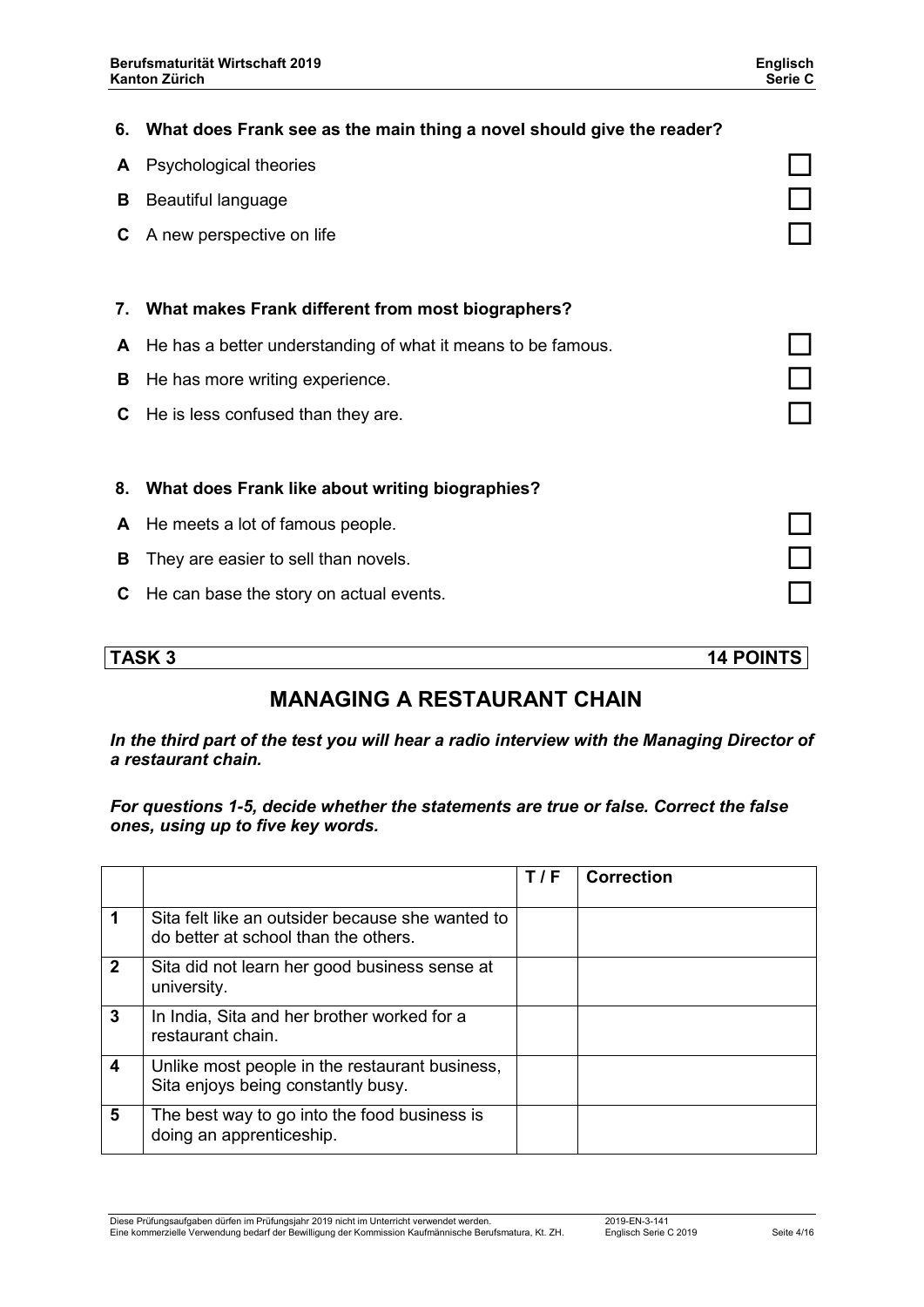# **Englisch Serie C**

# B) Leseverstehen

| Prüfungsdauer: | 40 Minuten |
|----------------|------------|
| Hilfsmittel:   | keine      |
|                |            |

| Name:         | Vorname: |  |
|---------------|----------|--|
| Kand.-Nummer: | Klasse:  |  |

|    |               | Mögliche<br>Punkte | <b>Erzielte</b><br>Punkte |
|----|---------------|--------------------|---------------------------|
| B) | Leseverstehen | 30                 |                           |

### **Nicht mit Bleistift schreiben!**

| Examinator/Examinatorin |   |
|-------------------------|---|
| Experte/Expertin        | . |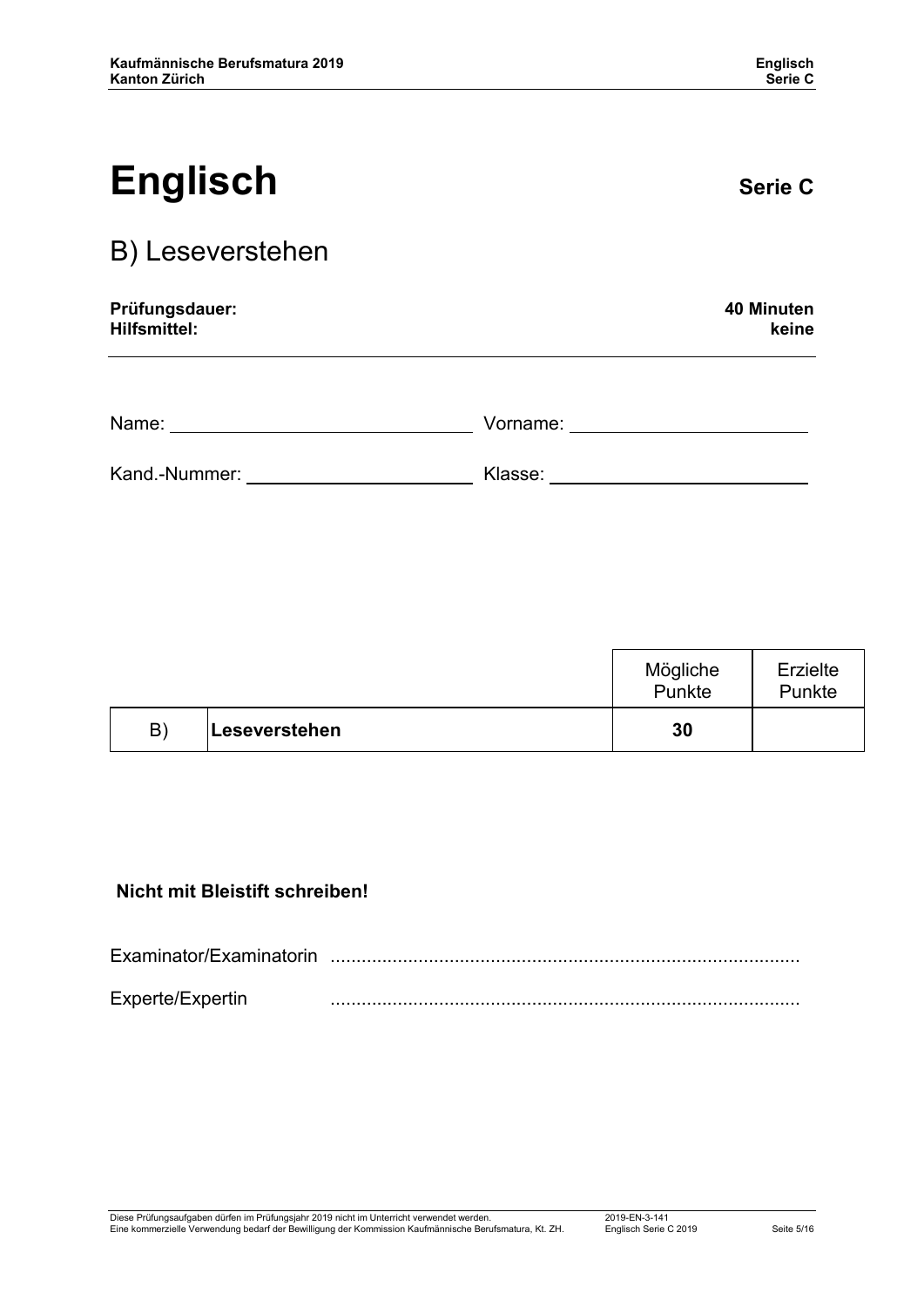#### **READING COMPREHENSION**

**TASK 1 14 POINTS**

#### *You are going to read about people who needed careers advice.*

### **Which person (s)**  $(A - D)$  **...**

| was not keen on what was suggested.                                     | 1              |      |   |  |
|-------------------------------------------------------------------------|----------------|------|---|--|
| couldn't see how the test could provide the necessary information.      | $\mathbf{2}$   |      |   |  |
| has a different attitude after making some changes.                     | 3              |      |   |  |
| discovered a skill she didn't know she had.                             | 4              |      |   |  |
| would not have made a career change without professional advice.        | 5              |      |   |  |
| found her results in some areas a bit disappointing.                    | 6              |      |   |  |
| heard things she was already aware of.                                  | $\overline{7}$ |      |   |  |
| says their career change took them in a different direction.            | 8              |      | 9 |  |
| felt circumstances gave her the chance to reconsider her career choice. |                | $10$ |   |  |
| mentions that one of the techniques used helped her a lot.              |                | $11$ |   |  |
| feels the advice given was good value for money.                        |                | $12$ |   |  |
| states that the advice given was based on a two-part assessment.        |                | $13$ |   |  |
| might not have been able to handle a career change financially.         |                | $14$ |   |  |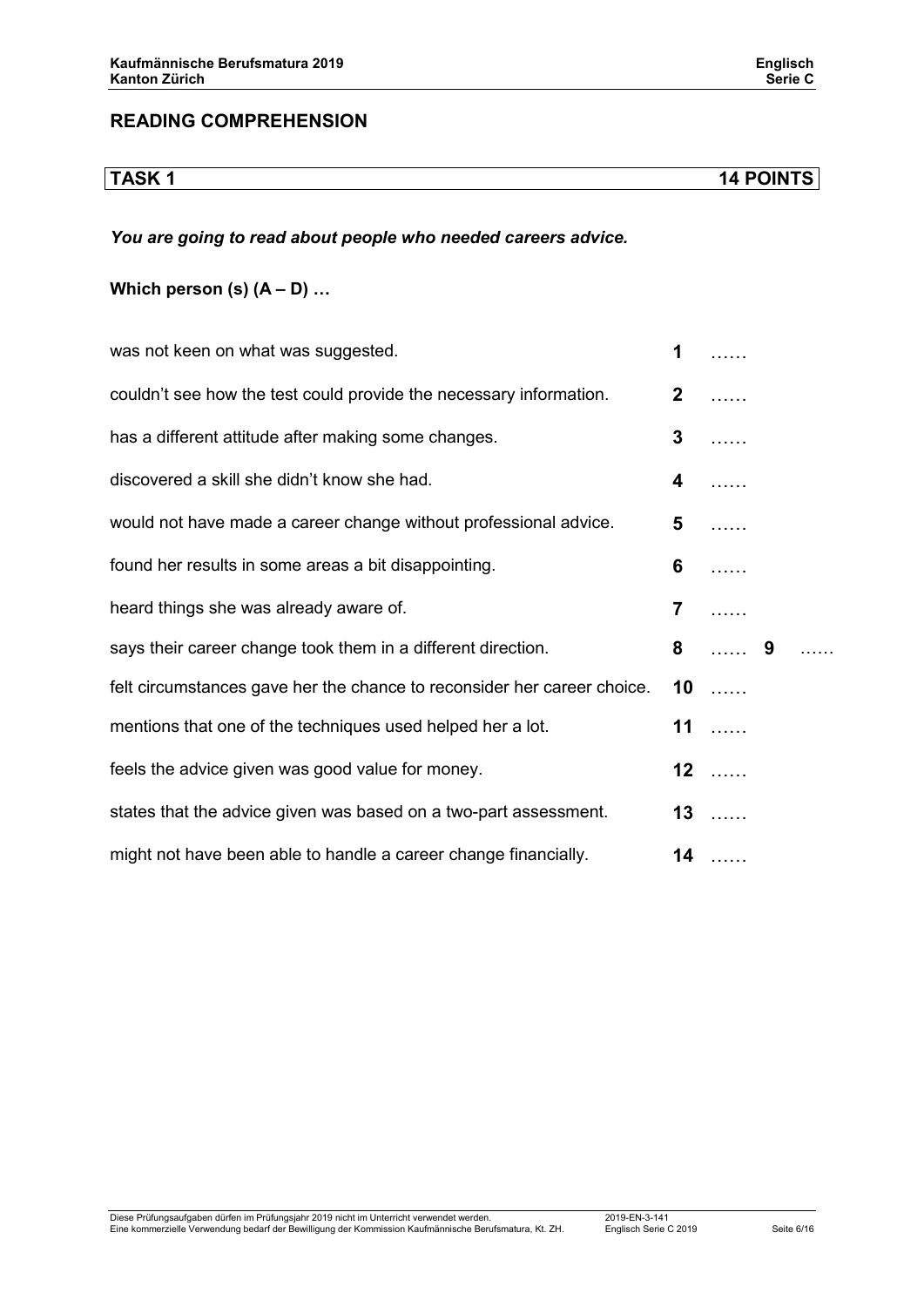#### **Careers Advice**

You are not happy about your job at the moment, but you don't know what to do about it. Here is some useful advice.

#### **A. Amanda Sanders**

I decided to try out *Career Analysts*, a renowned organisation giving career advice. I had to write a brief history of myself and sit through a number of tests known as "psychometrics". I was in a group of ten people and the test was timed. I had to remember it was not about passing or failing but at the same time, it was hard to see how psychometrics would give an accurate picture of me. The test involved things like picking out mistakes in lists of names and numbers matching up similar shapes in a set. I then had a long chat with the adviser and from this, plus the results of the test, he produced a report giving his recommendations. I agreed with the adviser's conclusions but I was dismayed to see how badly I had done in the scientific, technical and practical tests. I'm sure I'll never be a nurse but it was reassuring to be told that I made the correct decisions as far as journalism was concerned.

#### **B. Linda Simmons**

Rethinking your career needn't involve a massive change of direction. Last March, after working as a marketing manager with a large insurance company for five years, I lost my job. My friends suggested I go to *Career Analysts* for help. Losing my job was the perfect opportunity for me to take a step back and look at my career to date. I wanted to reexamine the skills and interests I have. Some of the results were surprising. I lacked technical skills but had a gift for design. However, I would have had to balance the cost of retraining in design against my financial commitments. There were other suggestions like taking a year off and working in the Far East. In the end, I decided to use the skills I already had and move into something more suited to me than insurance. I am now working as a Public Relations officer. I am sure I would not have reached this point without *Career Analysts* but they helped me realise, objectively and independently, what I definitely wanted to do.

#### **C. Kimberly Greene**

After working for a major bank for six years, I decided my job was dull and I needed a new challenge. I had no idea what I wanted to do so I went to *Career Counselling Services* with a completely open mind. I took the tests, which showed I was interested in sciences. I had four sessions with an adviser. The third session was taped, which I found very useful, as you forget many things you say. After the fourth meeting, and after listening carefully to the results of the tests, I decided to go into geology and I plan to start a degree course later this year. I think the advice from *Career Counselling Services* was definitely worth the fee. I am a lot happier and far more positive about my career.

#### **D. Katrina Reed**

Careers advice doesn't work for everyone. I had reached a stage in my career where I didn't know where to go. I thought a career adviser might suggest something I had never thought of. Although I was given a host of new ideas, I rejected them as they either required a substantial drop in salary or considerable retraining. I wasn't told anything about myself that I didn't already know. Besides this, you have to provide the adviser with an enormous amount of personal information and I just felt that if I had told a friend the same thing, they would have given me similar advice.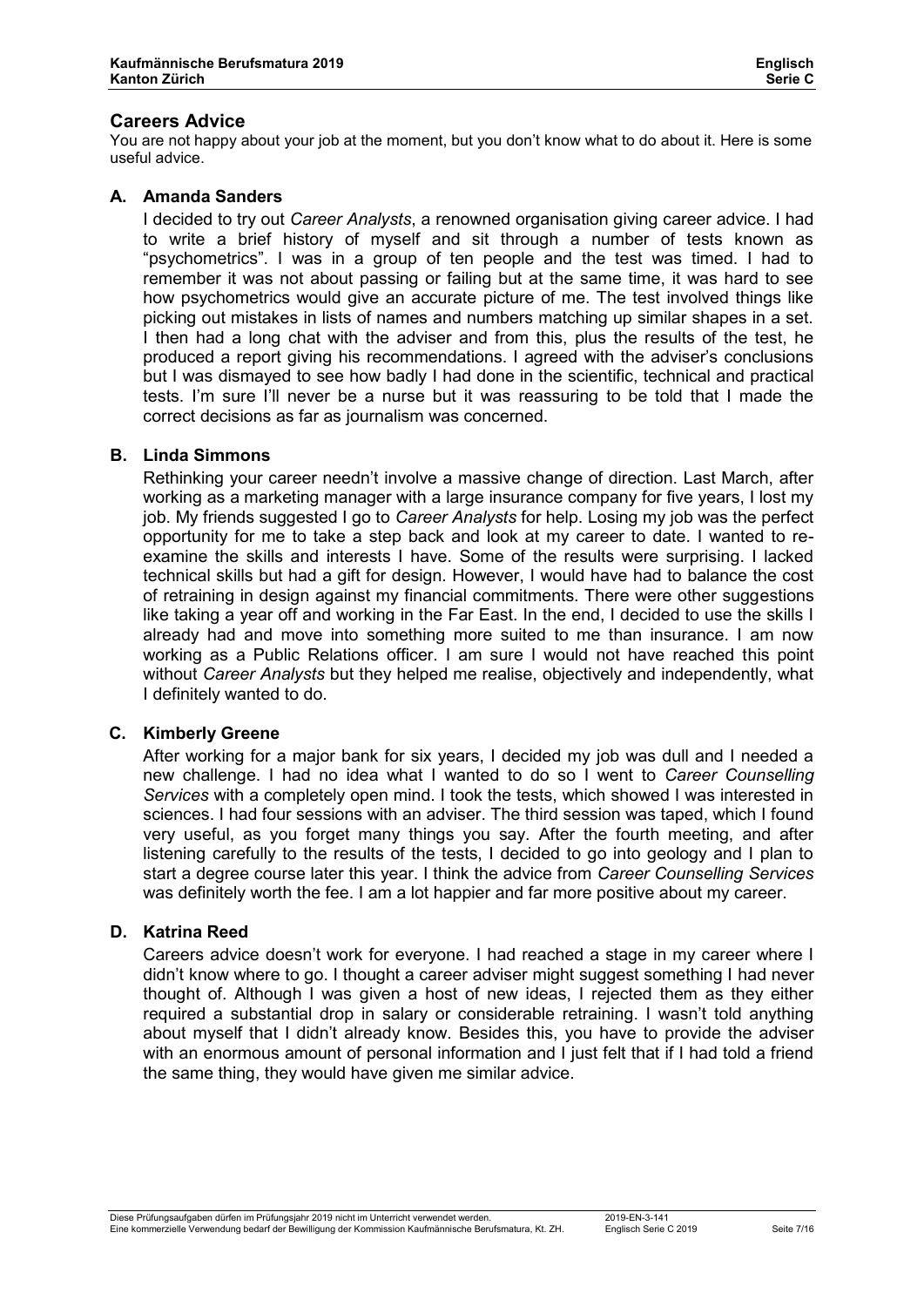| <b>TASK 2</b> | <b>16 POINTS</b> |
|---------------|------------------|

You are going to read an extract from the novel *'Great Expectations' by Charles Dickens.* The narrator Pip is visiting Wemmick's house for the first time. For questions **15-22**, choose from the options **A, B, or C** the answer that you think **expresses best what the text says.**

[...] Wemmick's house was a little wooden cottage in the middle of a large garden. The top of the house had been built and painted like a battery loaded with guns. I said I really liked it.

I think Wemmick's house was the tiniest I had ever seen. It had very few windows, and the 5 door was almost too small to get in.

'Look,' said Wemmick, 'after I have crossed this bridge, I raise it so that nobody can enter the Castle.'

The 'bridge' was a plank, and it crossed a gap about four feet wide and two deep. But I enjoyed seeing the smile on Wemmick's face and the pride with which he hoisted his bridge.

10 The gun on the roof of the house, he told me, was fired every night at nine o'clock. I later heard it. Admittedly, it made an impressive sound.

'At the back,' he said, 'there are fowls and rabbits. I've also got my own little vegetable garden, and I grow cucumbers. Wait until supper and you'll see for yourself what kind of salad I can make. If the Castle is ever attacked, I will be able to hold out for quite a while,' he 15 said with a smile, but at the same time seriously.

He led me to a little leafy shelter which was only a few metres away, but the path that led to it was so winding that it took us quite a while to get there. It was here that our glasses were set out. Our drink of punch was cooling in an ornamental pond, on whose bank the shelter was built. The pond has a small 'island' in the middle, where Wemmick had built a 20 fountain.

'I am my own engineer, my own carpenter, my own plumber and my own gardener. I am my own *Jack of all Trades*,' said Wemmick, acknowledging my compliments. 'Well, it's a good thing, you know. It pleases the Aged Parent. You wouldn't mind being introduced to him, would you? It wouldn't bother you?'

- 25 I felt I could only agree. Inside, we found a very old man in a flannel coat sitting by a fire. He was clean, cheerful and well cared for, but almost deaf. We paid our respects and made some small conversation. Then, Wemmick showed me his collection of curiosities. They were mostly to do with being on the wrong side of the law: a pen with which a famous forgery had been committed, a couple of distinguished razors, some locks of hair, and several
- 30 manuscript confessions written from prison. These were nicely spread out among small items of porcelain and glass and various little things made by Wemmick himself. They were all in that room of the Castle that served not only as a sitting room, but, judging from a saucepan on the hob, as the kitchen too.

We returned to the garden to drink our punch. Wemmick told me that it had taken him 35 years to bring this property to this *state of perfection*.

'Is it your own, Mr Wemmick?'

'Oh yes, I have got a hold of it a bit at a time. I have absolute ownership now.'

'Do you indeed? I hope Mr. Jaggers admires it?'

'Never seen it,' said Wemmick, 'never heard of it. No; the office is one thing and private life is another. When I go to the office, I leave the Castle behind me, and when I come into the Castle, I leave the office behind me. If you don't mind, I'd like you to do the same. I don't want to talk about my home in a professional manner.'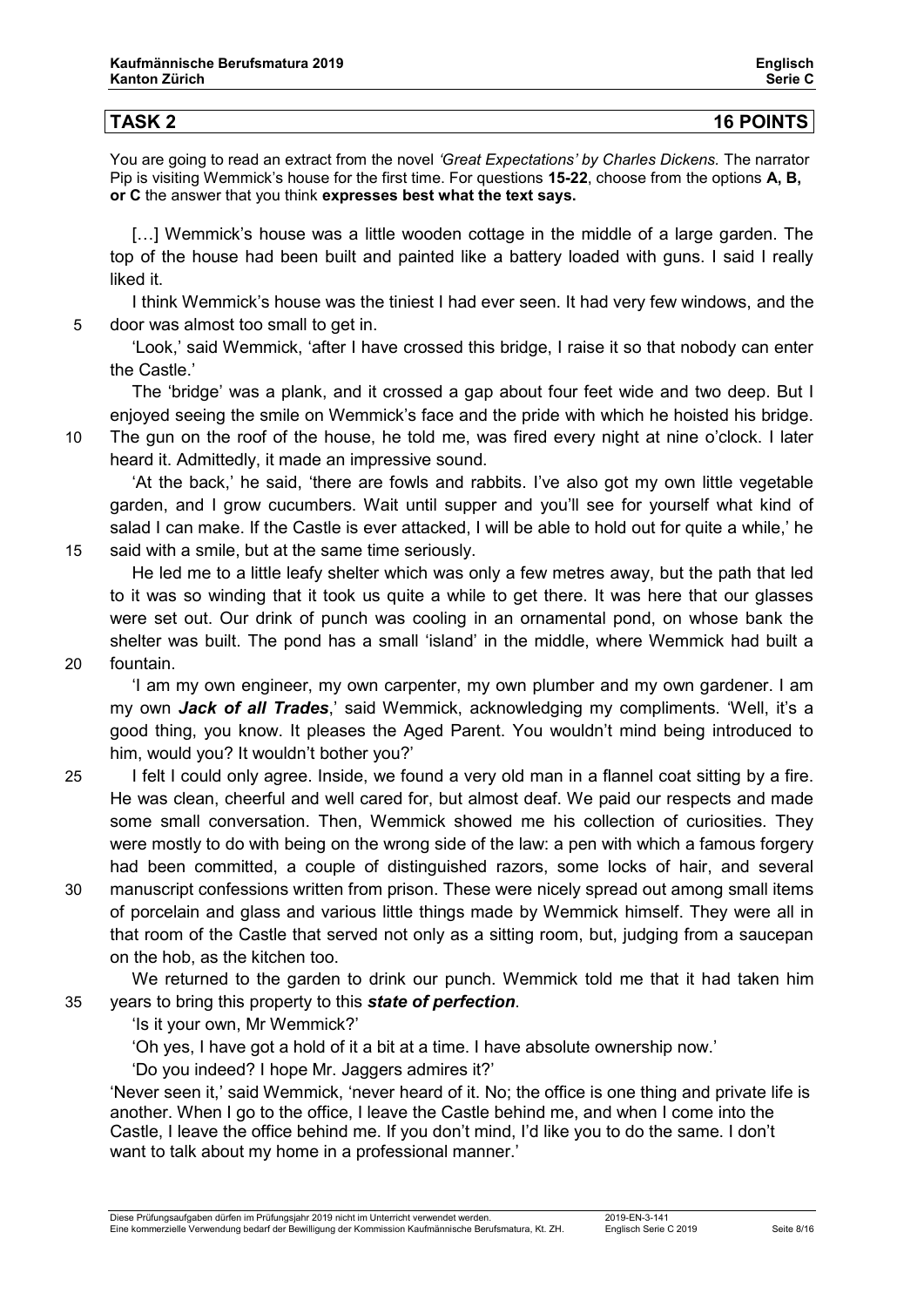|    | Kaufmännische Berufsmatura 2019<br>Kanton Zürich                                                                              | <b>Englisch</b><br>Serie C |
|----|-------------------------------------------------------------------------------------------------------------------------------|----------------------------|
| 15 | What is Pip's first impression of Wemmick's house?                                                                            | 15                         |
|    | He is impressed with the garden.<br>A<br>He thinks the house is ridiculous.<br>B<br>C<br>He finds the house very small.       |                            |
| 16 | Wemmick built the bridge                                                                                                      | 16                         |
|    | for decorative reasons.<br>A<br>to defend his home.<br>B<br>$\mathsf{C}$<br>because the castle had been attacked.             |                            |
| 17 | How did Pip react to the pond and the fountain?                                                                               | 17                         |
|    | He decided to say nothing.<br>A<br>He thought they were too eccentric.<br>B<br>$\mathsf{C}$<br>He told Wemmick he liked them. |                            |
| 18 | The term 'Jack of all Trades' in line 22 refers to someone who                                                                | 18                         |
|    | has a broad knowledge of many jobs.<br>A<br>cannot do many specific jobs.<br>в<br>C<br>is specialised in many jobs.           |                            |
| 19 | How did Pip feel about meeting Wemmick's relative?                                                                            | 19                         |
|    | He agreed with enthusiasm.<br>A<br>В<br>He felt embarrassed.<br>He had no other choice.<br>С                                  |                            |
| 20 | Wemmick's 'collection of curiosities'                                                                                         | 20                         |
|    | included many items acquired illegally.<br>A<br>was a mix of small interesting things.<br>B<br>C<br>was of high value.        |                            |
| 21 | The phrase 'state of perfection' in line 35 refers to Mr Wemmick's                                                            | 21                         |

- A entire estate.<br>B collection of c
- B collection of curiosities.<br>C garden.
- garden.
- **22** What do we understand about Wemmick's home life? **22**
	- A He has to try hard to keep people from invading it.
	- B He rarely allows work to interfere with it.
	- C It is more important to him than his career.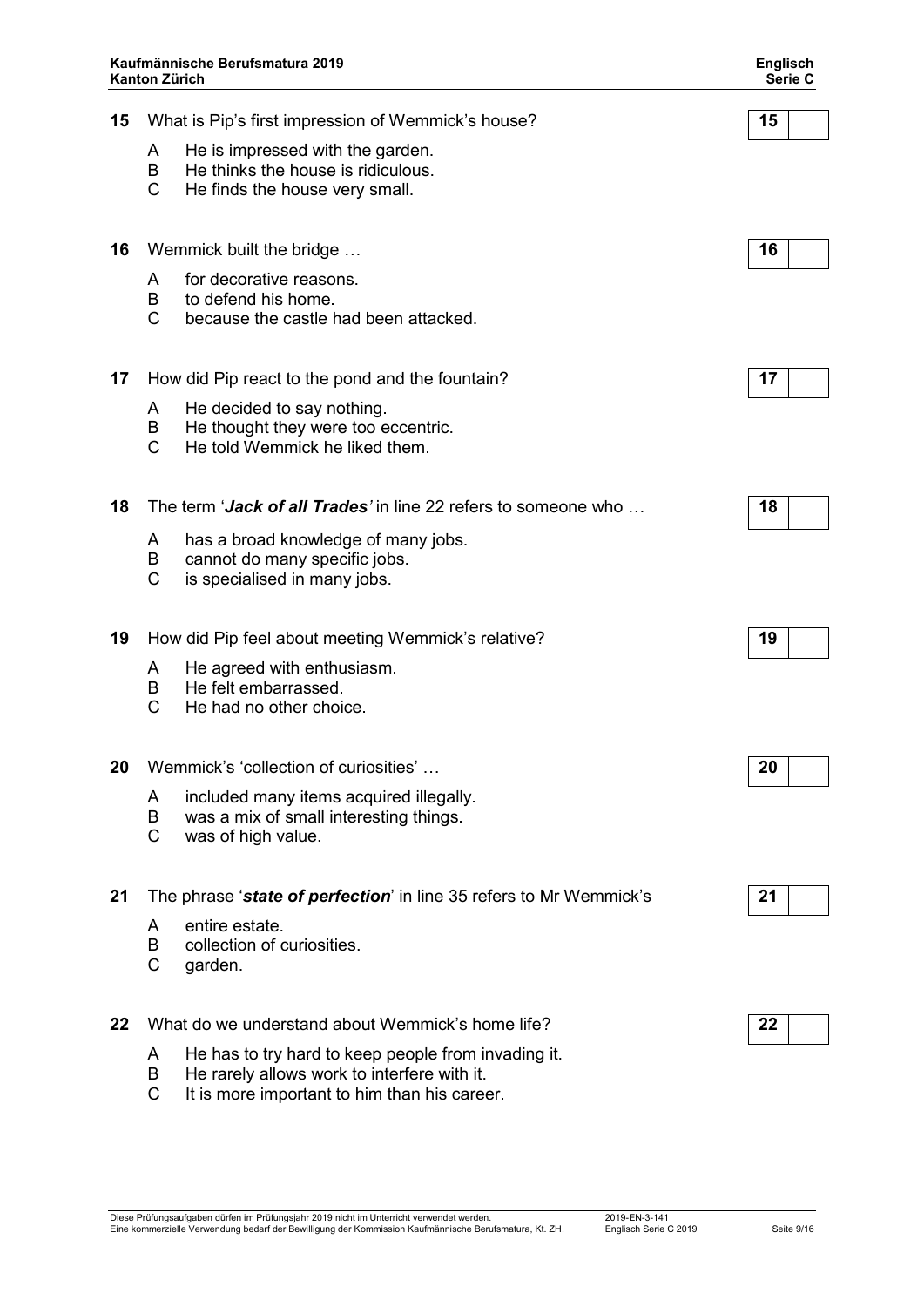| <b>Englisch</b>                       |          | <b>Serie C</b>      |
|---------------------------------------|----------|---------------------|
| C) Grammatik                          |          |                     |
| Prüfungsdauer:<br><b>Hilfsmittel:</b> |          | 20 Minuten<br>keine |
|                                       |          |                     |
| Name:                                 | Vorname: |                     |
| Kand.-Nummer:                         | Klasse:  |                     |

|    |                  | Mögliche<br>Punkte | Erzielte<br>Punkte |
|----|------------------|--------------------|--------------------|
| C) | <b>Grammatik</b> | 30                 |                    |

### **Nicht mit Bleistift schreiben!**

| Experte/Expertin |  |
|------------------|--|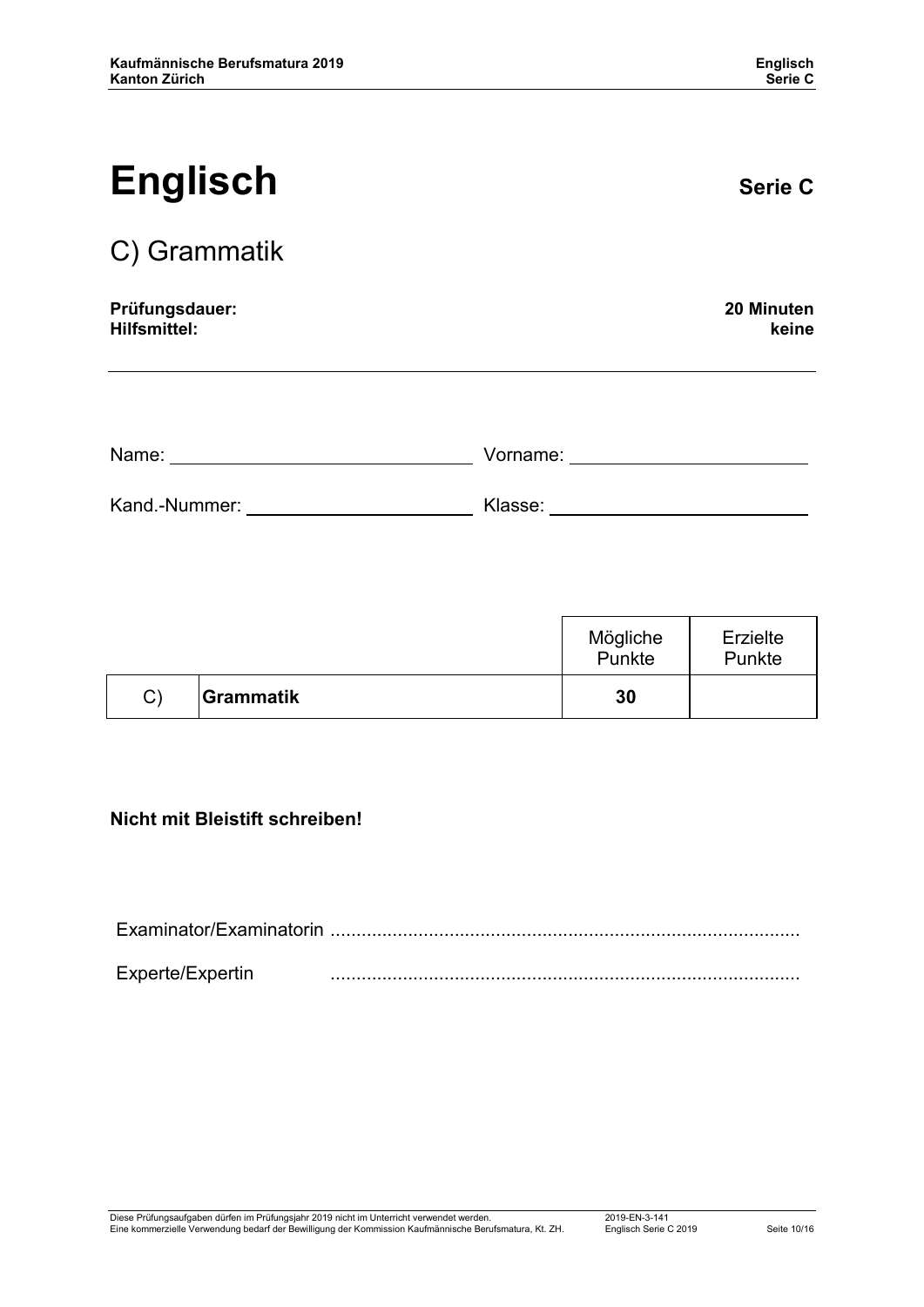### **USE OF ENGLISH**

| <b>TASK1</b> | <b>10 POINTS</b> |
|--------------|------------------|

**TENSES: Read the text carefully and put the verb in brackets in the most appropriate form. Write your verb forms in the grid below.**

### **TEXT ADAPTED FROM** *GRIST MILL ROAD* **(BY CHRISTOPHER J. YATES)**

The memories of this day  $-1$  was ten days short of my thirteenth birthday  $-$  still haunt me today. I remember the wet sort of sound of the gunshots, *phssh phssh pshssh*, and each time she screamed after he **(1) (shoot).** Do the math and the whole thing probably went on for as long as ten minutes. I just stood there and watched.

I don't know when I realised that I **(2) (count):** 'Eight, nine, ten.' Looking back at it now I must admit that all sensation apart from my eyesight **(3) (switch)** off even before the shooting.

Yet, by **(4) (register)** the number of shots – eighteen, nineteen, twenty – I **(5) (feel)** I was able to cling to something because my sense of balance **(6) (lose)**, along with everything else, a long time ago.

While I **(7) (try)** not to fall into a world which was beyond comprehension for me, the shooting **(8) (carry)** on. Twenty-six, twenty-seven, twenty-eight.

Even though none of this made any sense I kept watching. Yet, what **(9) (it / mean)** to *watch*? When a crime **(10) (take)** place in front of you, what *is watching*? Is it a failure to act or is it simply keeping your eyes open?

| $\overline{1}$ . |  |
|------------------|--|
| $\overline{2}$ . |  |
| $\overline{3}$ . |  |
| $\overline{4}$ . |  |
| $\overline{5}$ . |  |
| $\overline{6}$ . |  |
| $\overline{7}$ . |  |
| $\overline{8}$ . |  |
| $\overline{9}$ . |  |
| 10.              |  |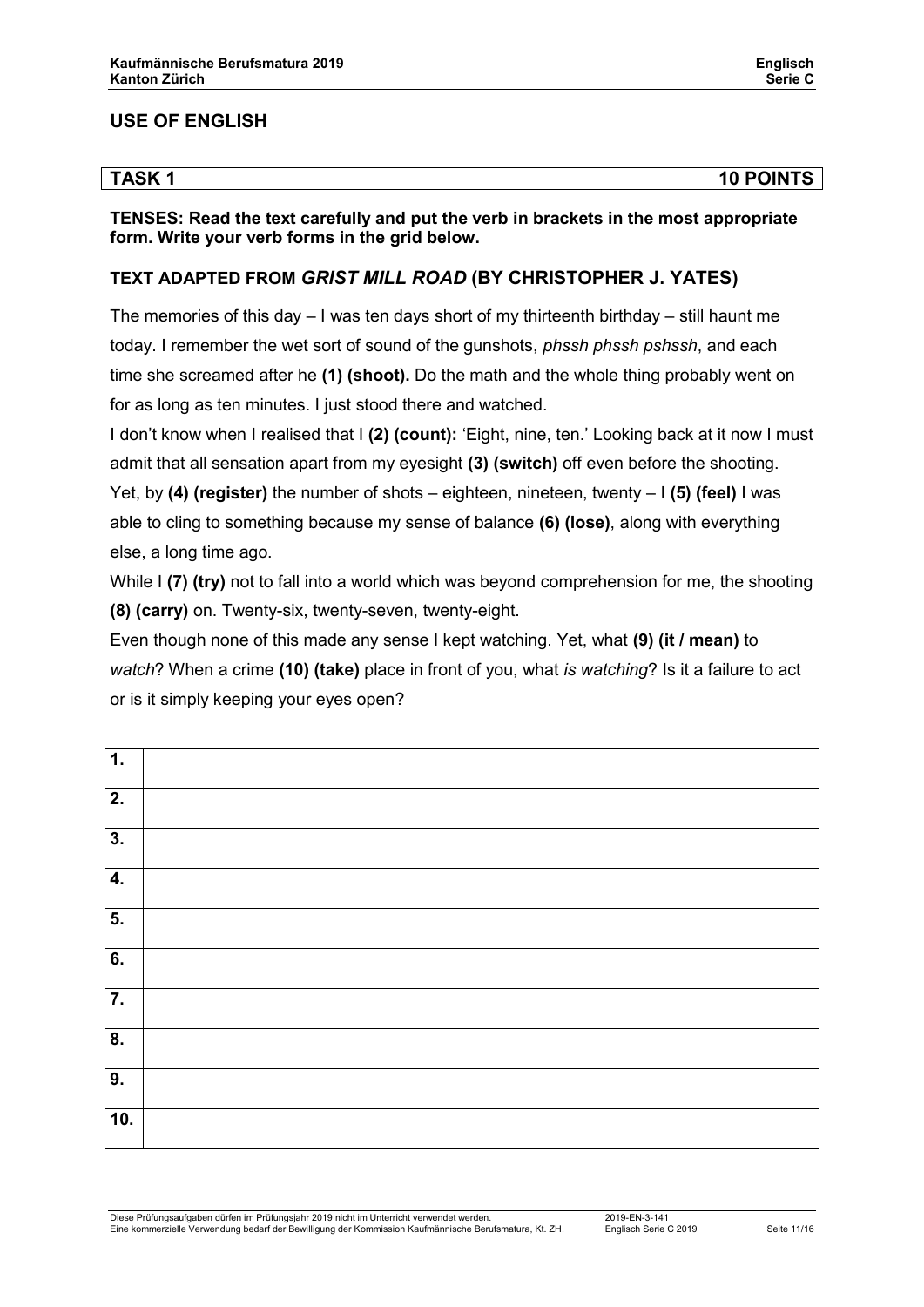**TASK 2 12 POINTS**

For questions 1-12, complete the second sentence so that it has a similar meaning to the first sentence. You must use the word given in **bold** print. **Do not change this word.** Your answer must consist **of two to five words,** including the word given.

**1)** Sally ought to wear a winter jacket so as not to get cold.

#### **ORDER**

| Sally ought to wear a winter jacket |  |
|-------------------------------------|--|
| cold                                |  |

**2)** 2Roald Amundsen managed to complete the Northwest Passage in 1903-1906.

#### **SUCCESSFUL**

| Roald Amundsen       | the Northwest |
|----------------------|---------------|
| Passage in 1903-1906 |               |

**3)** First I answered my emails. After that I put the kettle on.

#### **WHEN**

my emails, I put the kettle on.

**4)** Jim didn't wear his uniform, so people didn't recognise him.

#### **IF**

People would have recognised Jim

his uniform.

**5)** Someone said that Mont Blanc is the highest mountain. This cannot be true, can it?

#### **HIGHER**

Someone said that no **Example 20** Someone said that no **Example 20** Someone said that no This cannot be true, can it?

**6)** You won't benefit from receiving private tuition in French as long as you don't work harder.

#### **WORTH**

It Let the state of the state of the state of the state of the private tuition in French as

long as you don't work any harder.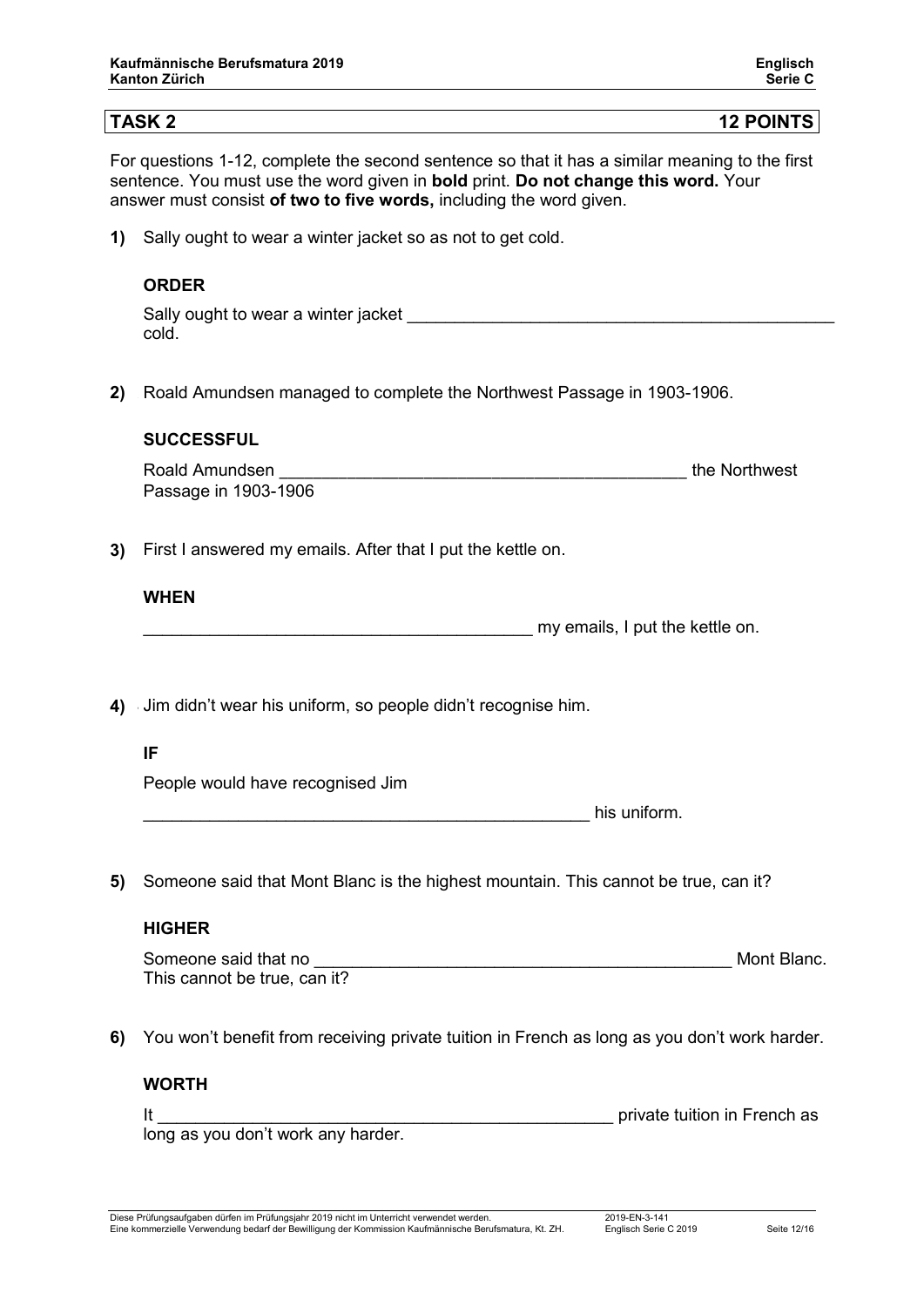**7)** Your ankle probably won't heal before the game at the weekend.

|    | <b>UNLIKELY</b>                                                                                                |                        |
|----|----------------------------------------------------------------------------------------------------------------|------------------------|
|    | weekend.                                                                                                       | before the game at the |
| 8) | Trish started doing yoga three years ago.                                                                      |                        |
|    | <b>FOR</b>                                                                                                     |                        |
|    | Trish https://www.archive.com/www.archive.com/www.archive.com/www.archive.com/www.archive.com/www.archive.com/ |                        |
| 9) | People estimated that Elon Musk's company was worth around \$17 billion in 2013.                               |                        |
|    | <b>TO</b>                                                                                                      |                        |
|    |                                                                                                                |                        |
|    | billion in 2013.                                                                                               |                        |
|    | 10) I regret not going to university.                                                                          |                        |
|    | <b>WISH</b>                                                                                                    |                        |
|    |                                                                                                                |                        |
|    | 11) Ian has taken up stand-up paddling even though he is unable to swim.                                       |                        |
|    | <b>SPITE</b>                                                                                                   |                        |
|    |                                                                                                                |                        |
|    | stand-up paddling.                                                                                             |                        |
|    | 12) 'Can you ice-skate, David?' his instructor asked.                                                          |                        |
|    | <b>WAS</b>                                                                                                     |                        |
|    | David's instructor asked him                                                                                   | ice-skate.             |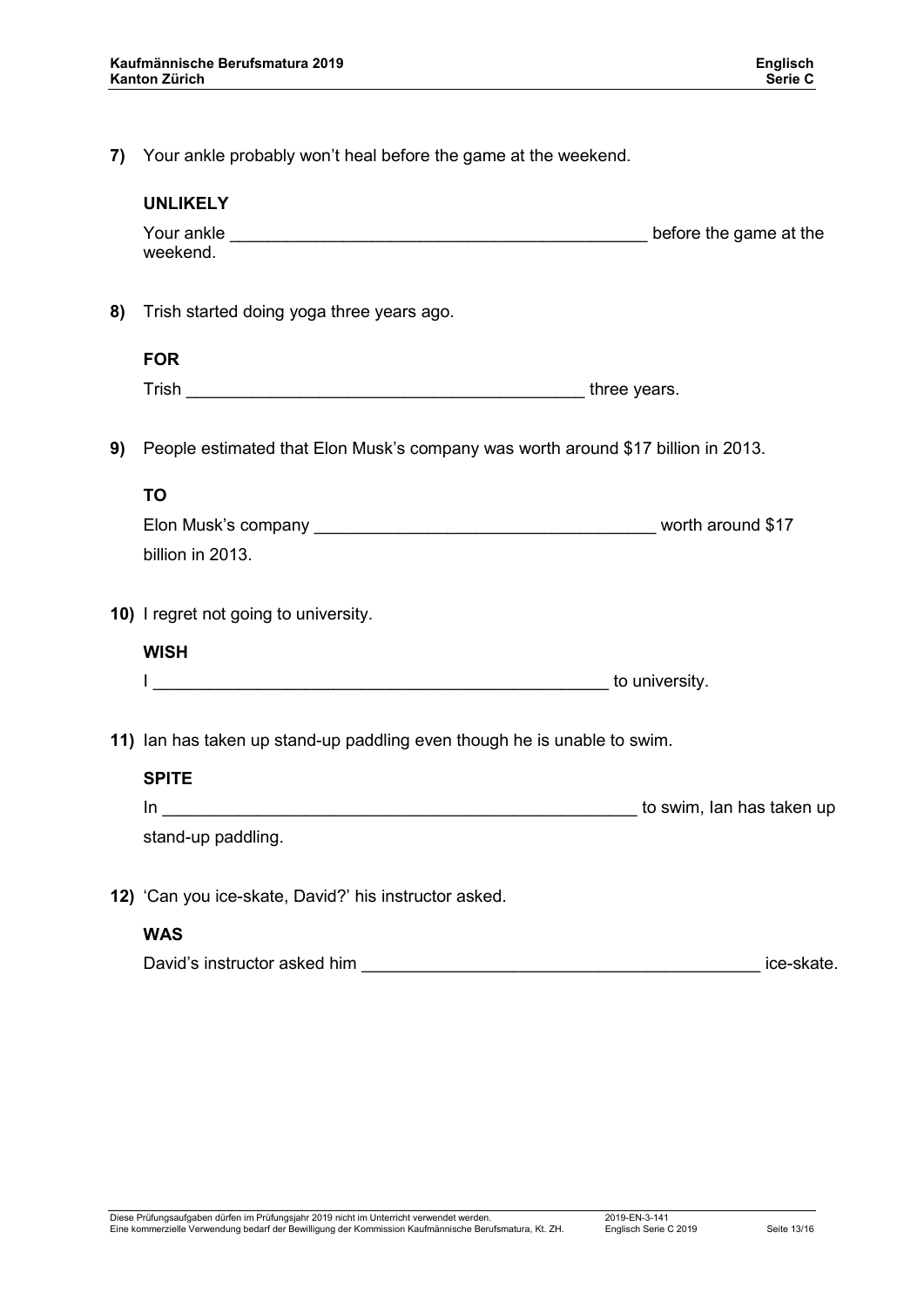Read the following text and use the word given in capitals at the end of each line to form a word that fits in the gap in the same line.

#### **SILENT SPRING ON THE FARM**

|                                                                           |  |  | <b>INDUSTRY</b> |
|---------------------------------------------------------------------------|--|--|-----------------|
| become the norm in the European Union, its fields have grown quiet -      |  |  |                 |
| robbed of the birds that once filled them with song. Since 1980 the       |  |  |                 |
| number of birds that inhabit Europe's farmlands has shrunk by 55          |  |  |                 |
| percent. And in the last 17 years alone, French farmland-bird counts      |  |  |                 |
|                                                                           |  |  | THREE           |
| according to a recent survey, a "level approaching an                     |  |  |                 |
|                                                                           |  |  | <b>ECOLOGY</b>  |
|                                                                           |  |  | <b>LOSE</b>     |
| agriculture. Habitats where birds once bred, nested, and wintered now     |  |  |                 |
| bear crops, and pesticides have killed off birds' prey. In the past three |  |  |                 |
| decades Germany has experienced a decrease of 75 percent of               |  |  |                 |
|                                                                           |  |  | <b>FLY</b>      |
| species that are known to adapt to humans have dwindled on farms,         |  |  |                 |
|                                                                           |  |  | <b>ABLE</b>     |
|                                                                           |  |  | <b>RESEARCH</b> |
| claim that in order to stop the decreasing numbers of birds agriculture   |  |  |                 |
| must be remade in nature's image: less dependent on the                   |  |  |                 |
| (8) (8) CONFIDENTIAL CONTINUITY Of chemicals, more diverse                |  |  | <b>ADD</b>      |
| in its flora and more hospitable to local fauna.                          |  |  |                 |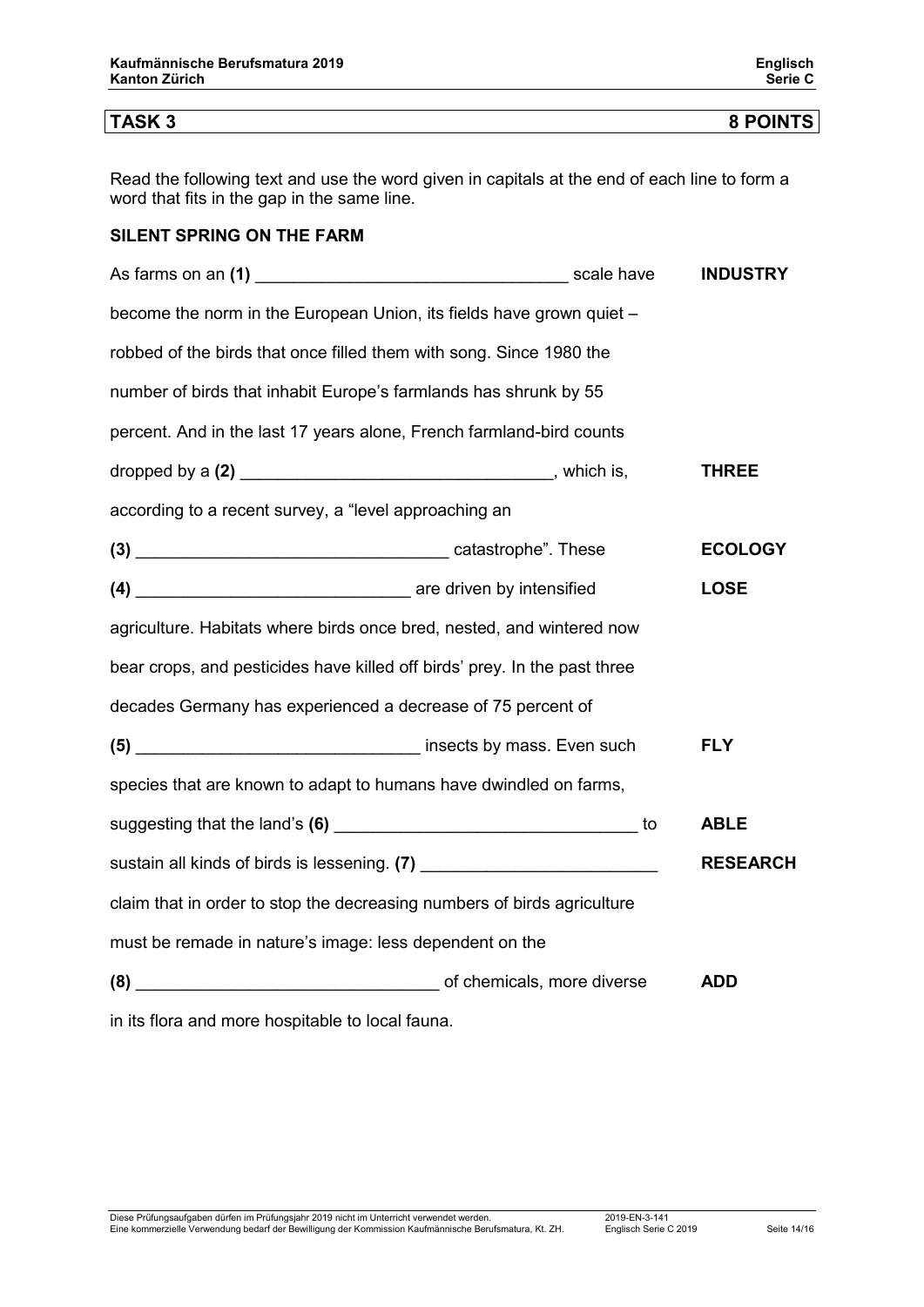| <b>Englisch</b>   | <b>Serie C</b> |
|-------------------|----------------|
| D) Textproduktion |                |

| Prüfungsdauer: | 40 Minuten |
|----------------|------------|
| Hilfsmittel:   | keine      |

| Name:         | Vorname: |  |
|---------------|----------|--|
| Kand.-Nummer: | Klasse:  |  |

|    |                       | Mögliche<br>Punkte | Erzielte<br><b>Punkte</b> |
|----|-----------------------|--------------------|---------------------------|
| D) | <b>Textproduktion</b> | 40                 |                           |

### **Nicht mit Bleistift schreiben!**

Examinator/Examinatorin ........................................................................................... Experte/Expertin ...........................................................................................